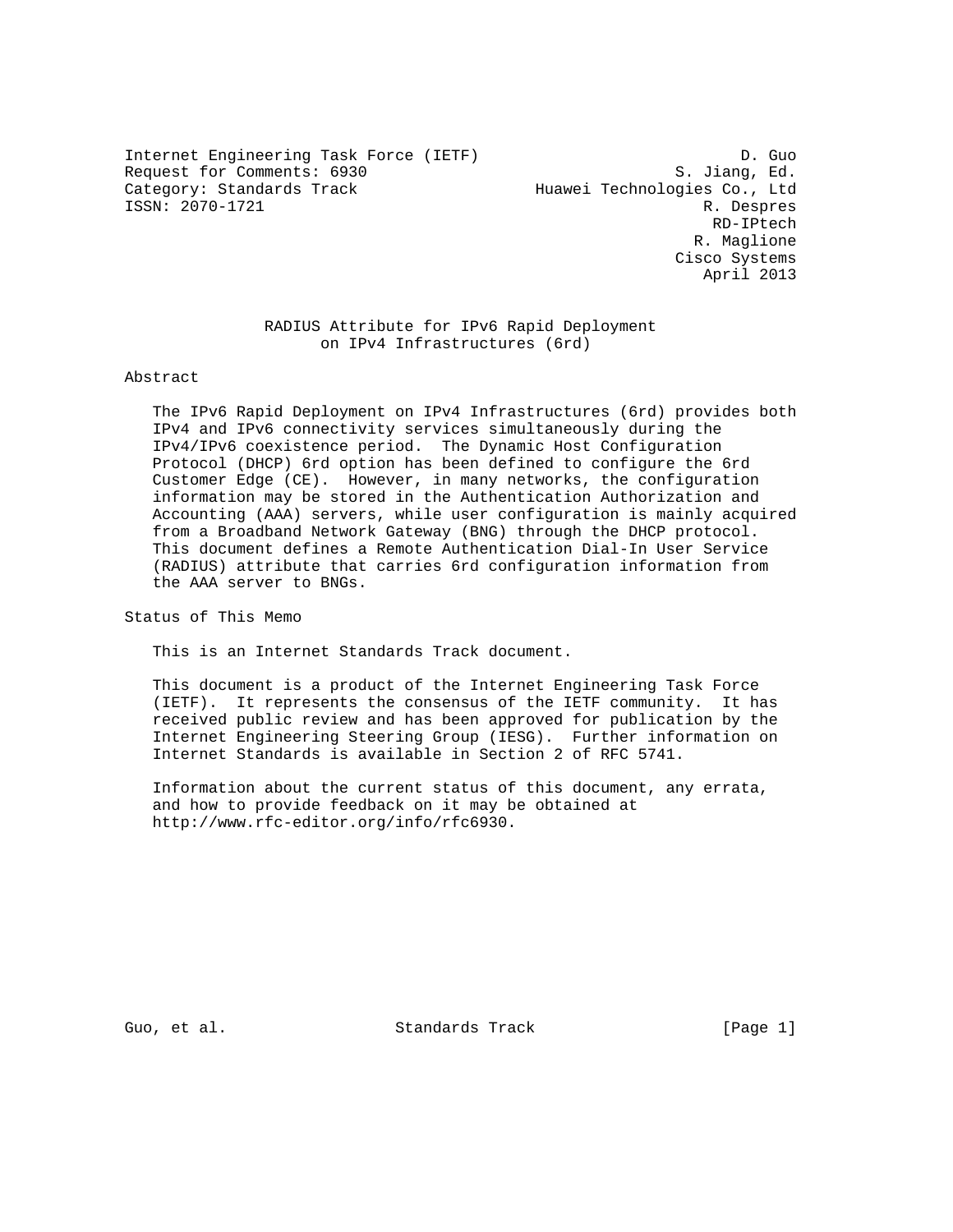## Copyright Notice

 Copyright (c) 2013 IETF Trust and the persons identified as the document authors. All rights reserved.

 This document is subject to BCP 78 and the IETF Trust's Legal Provisions Relating to IETF Documents (http://trustee.ietf.org/license-info) in effect on the date of publication of this document. Please review these documents carefully, as they describe your rights and restrictions with respect to this document. Code Components extracted from this document must include Simplified BSD License text as described in Section 4.e of the Trust Legal Provisions and are provided without warranty as described in the Simplified BSD License.

### Table of Contents

| IPv6 6rd Configuration with RADIUS 4 |
|--------------------------------------|
|                                      |
|                                      |
|                                      |
|                                      |
|                                      |
|                                      |
|                                      |
|                                      |
|                                      |
|                                      |

Guo, et al. Standards Track [Page 2]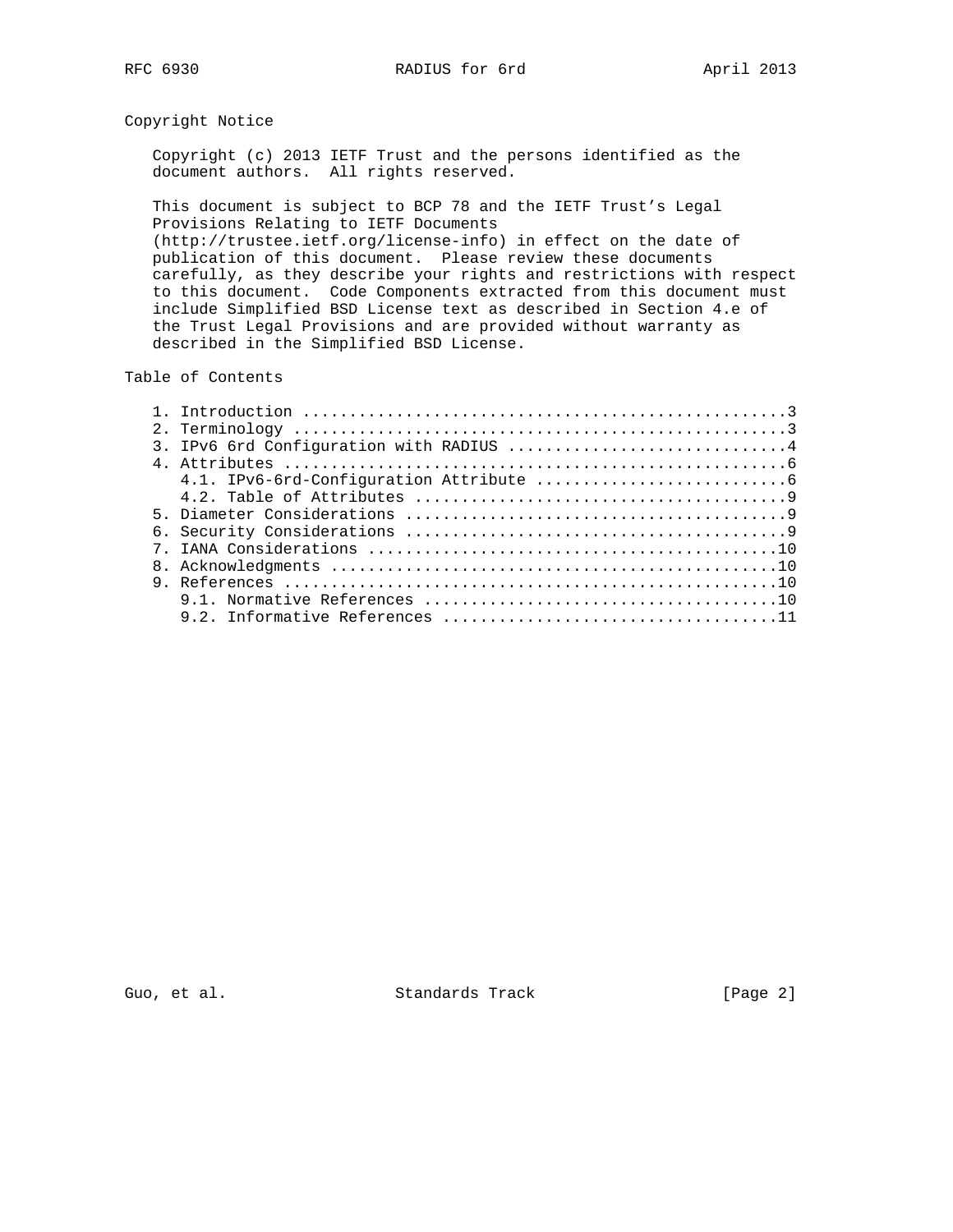# 1. Introduction

 Recently, providers have started to deploy IPv6 and to consider transition to IPv6. The IPv6 Rapid Deployment (6rd) [RFC5969] provides both IPv4 and IPv6 connectivity services simultaneously during the IPv4/IPv6 coexistence period. 6rd is used to provide IPv6 connectivity service through legacy IPv4-only infrastructure. 6rd uses the Dynamic Host Configuration Protocol (DHCP) [RFC2131], and the 6rd Customer Edge (CE) uses the DHCP 6rd option [RFC5969] to discover a 6rd Border Relay and to configure an IPv6 prefix and address.

 In many networks, user-configuration information is managed by Authentication, Authorization, and Accounting (AAA) servers. The Remote Authentication Dial-In User Service (RADIUS) protocol [RFC2865] is usually used by AAA servers to communicate with network elements. In a fixed-line broadband network, the Broadband Network Gateways (BNGs) act as the access gateway for users. The BNGs are assumed to embed a DHCP server function that allows them to handle locally any DHCP requests issued by hosts.

 Since the 6rd configuration information is stored in AAA servers, and user configuration is mainly through DHCP between BNGs and hosts/CEs, new RADIUS attributes are needed to propagate the information from AAA servers to BNGs.

2. Terminology

 The key words "MUST", "MUST NOT", "REQUIRED", "SHALL", "SHALL NOT", "SHOULD", "SHOULD NOT", "RECOMMENDED", "MAY", and "OPTIONAL" in this document are to be interpreted as described in [RFC2119].

 The terms 6rd Customer Edge (6rd CE) and 6rd Border Relay (BR) are defined in [RFC5969]. "MAC" stands for Media Access Control.

Guo, et al. Standards Track [Page 3]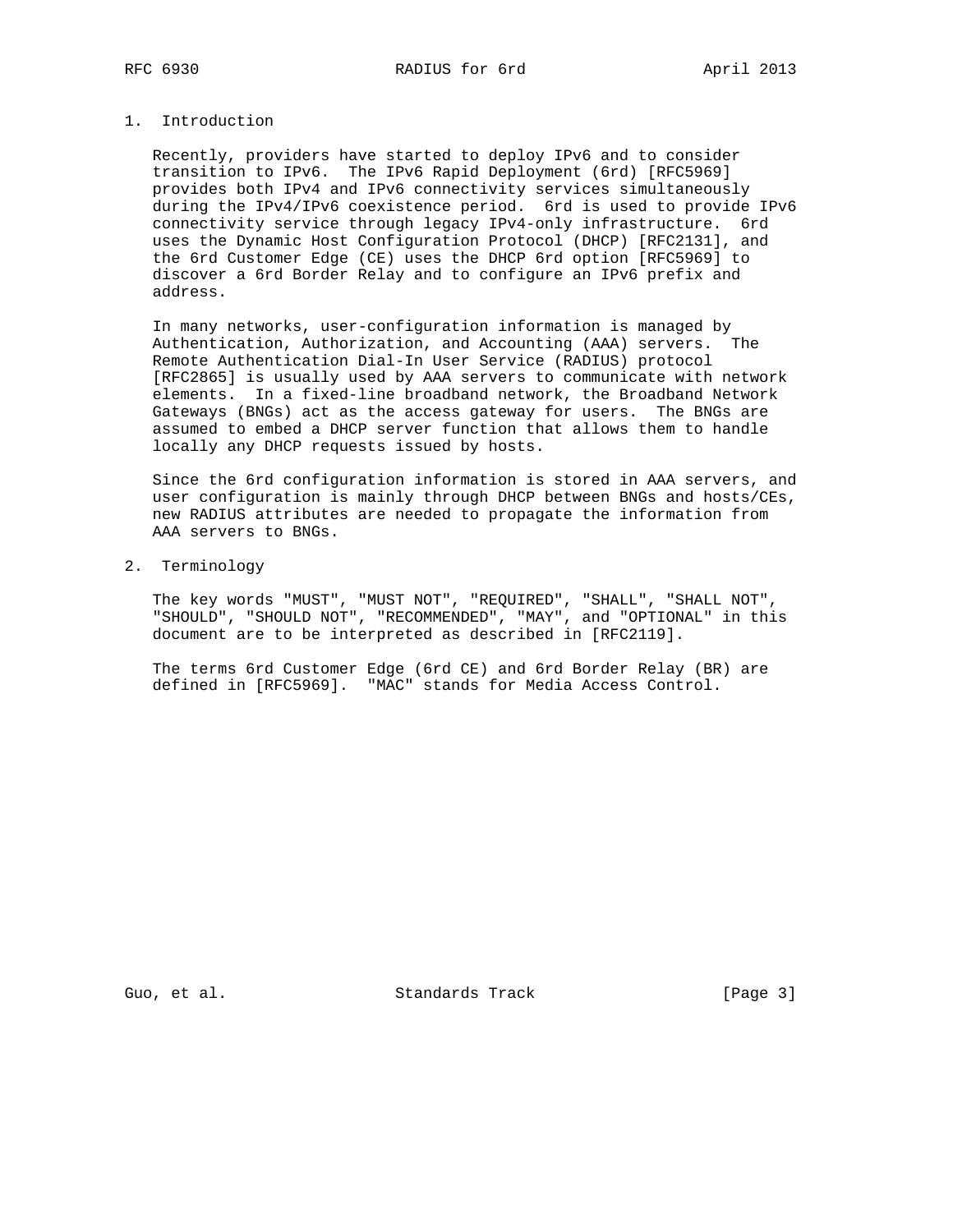# 3. IPv6 6rd Configuration with RADIUS

 Figure 1 illustrates how DHCP and the RADIUS protocol cooperate to provide 6rd CE with 6rd configuration information.

 6rd CE BNG AAA Server | | | |-------DHCPDISCOVER------>| | |(Parameter Request w/ 6rd option) | | |--Access-Request(6rd Attr)-->| | | | | |<--Access-Accept(6rd Attr)---| |<-------DHCPOFFER---------| | (6rd option) | | | DHCP RADIUS

> Figure 1: The Cooperation between DHCP and RADIUS When Combined with RADIUS Authentication

 The BNG acts as a client of RADIUS and as a DHCP server. First, the 6rd CE MAY initiate a DHCPDISCOVER message that includes a Parameter Request option (55) [RFC2132] with the 6rd option [RFC5969]. When the BNG receives the DHCPDISCOVER, it SHOULD initiate a RADIUS Access- Request message to the RADIUS server. In that message,

- the User-Name attribute (1) SHOULD be filled by the 6rd CE MAC address, and
- the User-Password attribute (2) SHOULD be filled by the shared 6rd password that has been preconfigured on the DHCP server.

 The BNG requests authentication, as defined in [RFC2865], with the IPv6-6rd-Configuration attribute (Section 4.1) in the desired attribute list. If the authentication request is approved by the AAA server, an Access-Accept message MUST be acknowledged with the IPv6-6rd-Configuration attribute. Then, the BNG SHOULD respond to the 6rd CE with a DHCPOFFER message, which contains a DHCP 6rd option. The recommended format of the MAC address is as defined in Calling-Station-Id ([RFC3580], Section 3.20) without the SSID (Service Set Identifier) portion.

 Figure 2 describes another scenario -- later re-authorization -- in which the authorization operation is not coupled with authentication. Authorization relevant to 6rd is done independently after the authentication process.

Guo, et al. Standards Track [Page 4]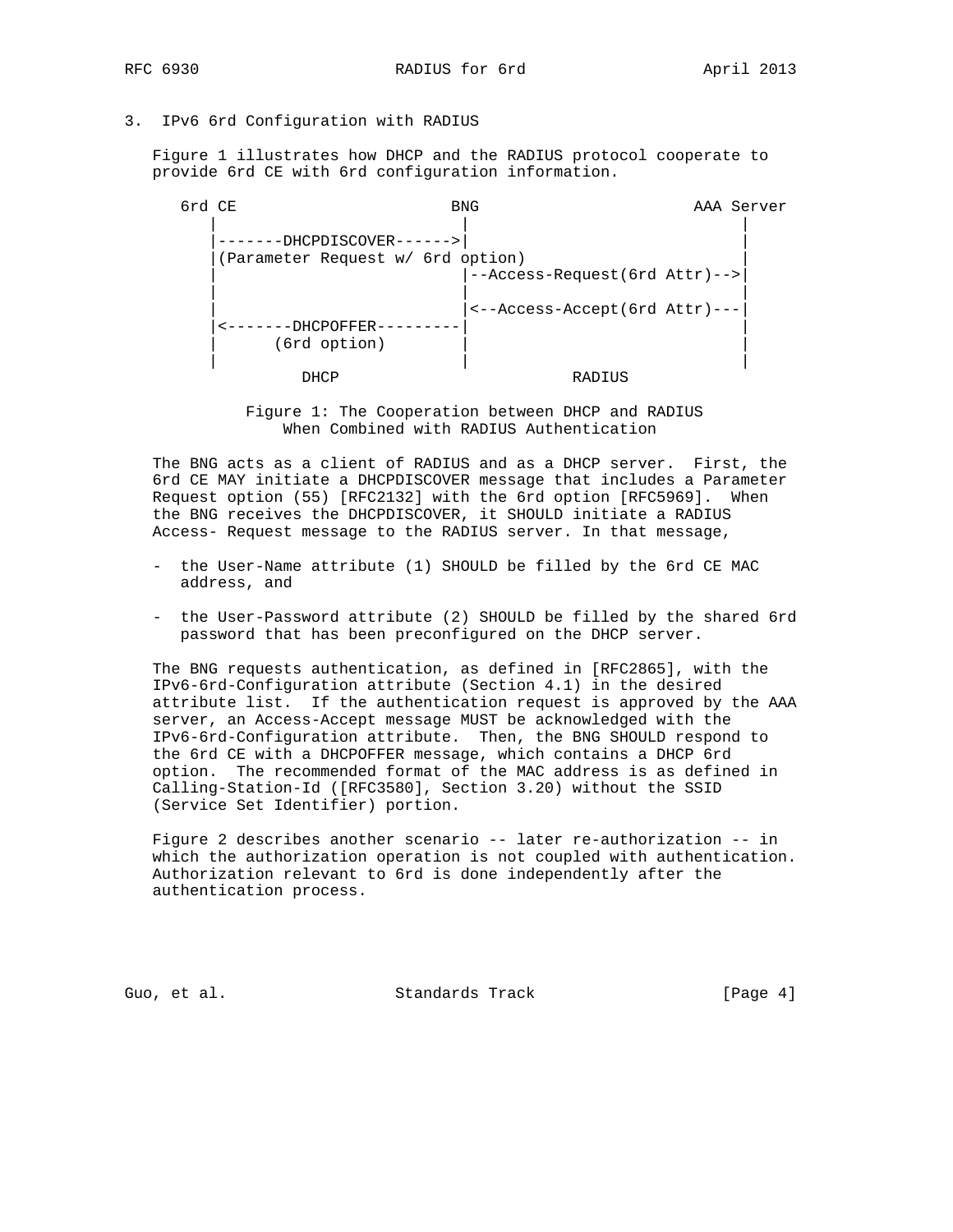| 6rd CE |                                      | <b>BNG</b>                    | AAA Server |
|--------|--------------------------------------|-------------------------------|------------|
|        |                                      |                               |            |
|        | --DHCPREQUEST------>                 |                               |            |
|        | (Parameter Request w/ 6rd option)    |                               |            |
|        |                                      | --Access-Request(6rd Attr)--> |            |
|        |                                      | <--Access-Accept(6rd Attr)--- |            |
|        | -------DHCPACK-<br>$(6rd$ option $)$ |                               |            |
|        | DHCP                                 | RADIUS                        |            |

 Figure 2: The Cooperation between DHCP and RADIUS When Decoupled from RADIUS Authentication

 In this scenario, the Access-Request packet SHOULD contain a Service- Type attribute  $(6)$  with the value Authorize Only  $(17)$ ; thus, according to [RFC5080], the Access-Request packet MUST contain a State attribute that it obtains from the previous authentication process.

 In both above-mentioned scenarios, Message-Authenticator (type 80) [RFC2865] SHOULD be used to protect both Access-Request and Access- Accept messages.

 After receiving the IPv6-6rd-Configuration attribute in the initial Access-Accept, the BNG SHOULD store the received 6rd configuration parameters locally. When the 6rd CE sends a DHCP Request message to request an extension of the lifetime for the assigned address, the BNG does not have to initiate a new Access-Request towards the AAA server to request the 6rd configuration parameters. The BNG could retrieve the previously stored 6rd configuration parameters and use them in its reply.

 If the BNG does not receive the IPv6-6rd-Configuration attribute in the Access-Accept, it MAY fall back to a preconfigured default 6rd configuration, if any. If the BNG does not have any preconfigured default 6rd configuration or if the BNG receives an Access-Reject, the tunnel cannot be established.

 As specified in [RFC2131], Section 4.4.5 ("Reacquisition and expiration"), if the DHCP server to which the DHCP Request message was sent at time T1 has not responded by time T2 (typically 0.375\*duration\_of\_lease after T1), the 6rd CE (the DHCP client) SHOULD enter the REBINDING state and attempt to contact any server.

Guo, et al. Standards Track [Page 5]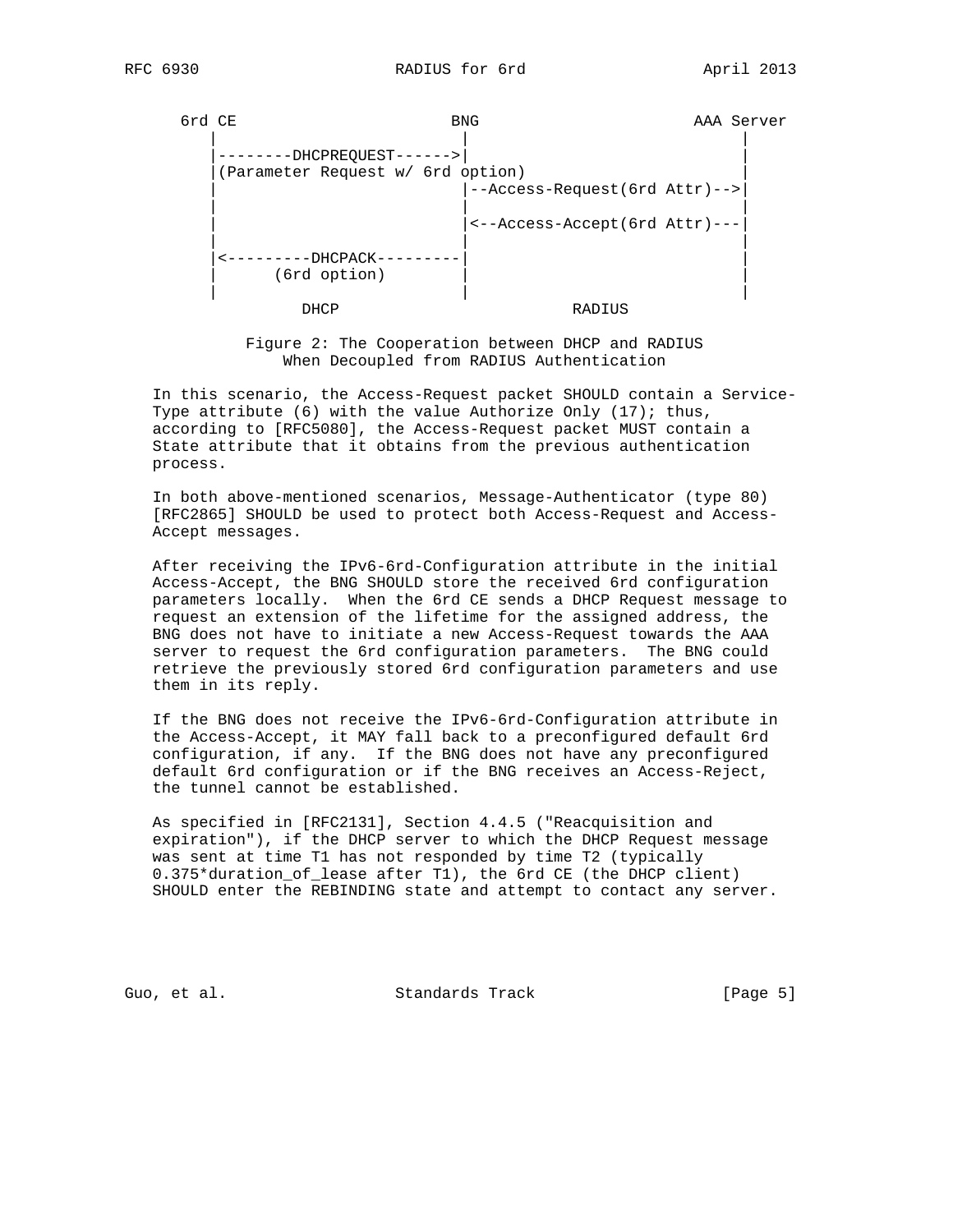RFC 6930 RADIUS for 6rd April 2013

 In this situation, the secondary BNG receiving the new DHCP message MUST initiate a new Access-Request towards the AAA server. The secondary BNG MAY include the IPv6-6rd-Configuration attribute in its Access-Request.

## 4. Attributes

 This section defines the IPv6-6rd-Configuration attribute that is used in both above-mentioned scenarios. The attribute design follows [RFC6158] and refers to [RFC6929].

4.1. IPv6-6rd-Configuration Attribute

 The specification requires that multiple IPv4 addresses are associated with one IPv6 prefix. Given that RADIUS currently has no recommended way of grouping multiple attributes, the design below appears to be a reasonable compromise. The IPv6-6rd-Configuration attribute is structured as follows:



Type

173

Guo, et al. Standards Track [Page 6]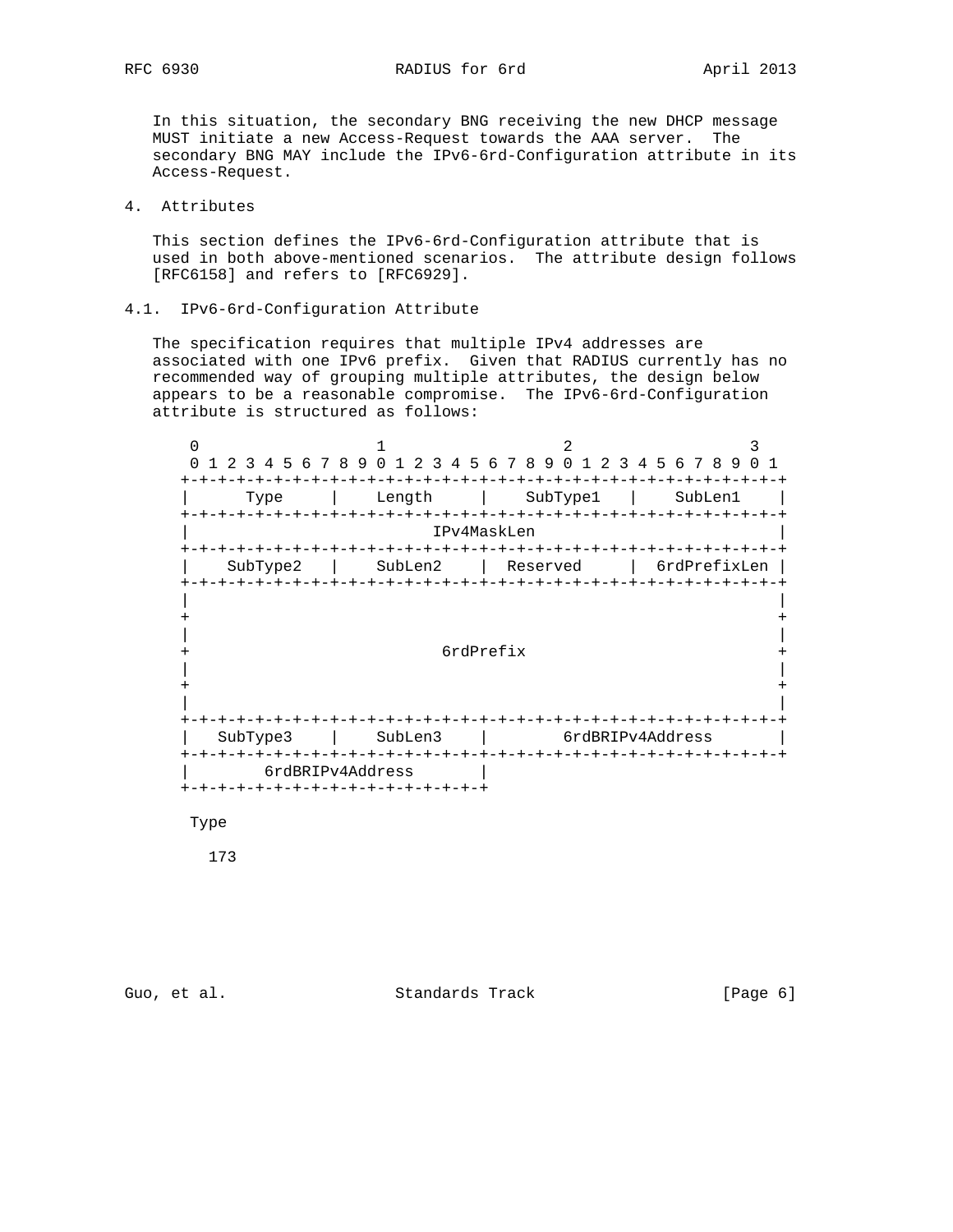Length

 $28 + n*6$  (the length of the entire attribute in octets, where n is the number of BR IPv4 addresses and minimum n is 1)

SubType1

1 (SubType number, for the IPv4 Mask Length suboption)

SubLen1

6 (the length of the IPv4 Mask Length suboption)

IPv4MaskLen

 The number of high-order bits that are identical across all CE IPv4 addresses within a given 6rd domain. This may be any value between 0 and 32. Any value greater than 32 is invalid. Since [RFC6158], Appendix A.2.1, has forbidden 8-bit fields, a 32-bit field is used here.

### SubType2

2 (SubType number for the 6rd prefix suboption)

SubLen2

20 (the length of the 6rd prefix suboption)

Reserved

 Set to all 0 for now. Reserved for future use. To be compatible with other IPv6 prefix attributes in the RADIUS protocol, the bits MUST be set to zero by the sender and MUST be ignored by the receiver.

#### 6rdPrefixLen

 The IPv6 Prefix length of the Service Provider's 6rd IPv6 prefix in number of bits. The 6rdPrefixLen MUST be less than or equal to 128.

### 6rdPrefix

 The Service Provider's 6rd IPv6 prefix represented as a 16-octet IPv6 address. The bits after the 6rdPrefixlen number of bits in the prefix SHOULD be set to zero.

Guo, et al. Standards Track [Page 7]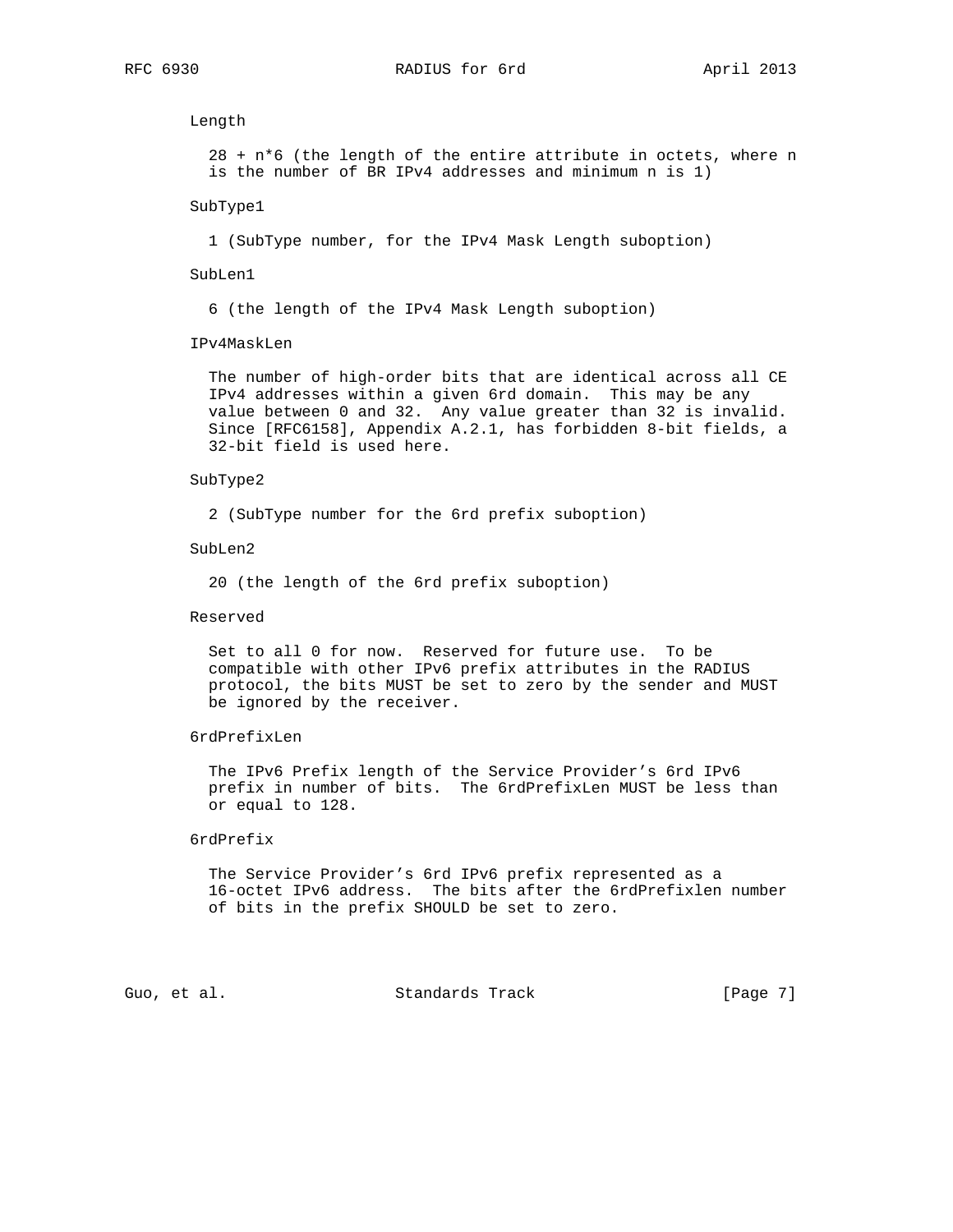SubType3

 3 (SubType number, for the 6rd Border Relay IPv4 address suboption)

SubLen3

6 (the length of the 6rd Border Relay IPv4 address suboption)

6rdBRIPv4Address

 One or more IPv4 addresses of the 6rd Border Relay(s) for a given 6rd domain. The maximum RADIUS attribute length of 255 octets results in a limit of 37 IPv4 addresses.

 Since the subtypes have values, they can appear in any order. If multiple 6rdBRIPv4Address (subtype 3) appear, they are RECOMMENDED to be placed together.

 The IPv6-6rd-Configuration attribute is normally used in Access- Accept messages. It MAY be used in Access-Request packets as a hint to the RADIUS server; for example, if the BNG is preconfigured with a default 6rd configuration, these parameters MAY be inserted in the attribute. The RADIUS server MAY ignore the hint sent by the BNG, and it MAY assign different 6rd parameters.

 If the BNG includes the IPv6-6rd-Configuration attribute, but the AAA server does not recognize it, this attribute MUST be ignored by the AAA server.

 If the BNG does not receive the IPv6-6rd-Configuration attribute in the Access-Accept, it MAY fallback to a preconfigured default 6rd configuration, if any. If the BNG does not have any preconfigured default 6rd configuration, the 6rd tunnel cannot be established.

 If the BNG is pre-provisioned with a default 6rd configuration and the 6rd configuration received in Access-Accept is different from the configured default, then the 6rd configuration received in the Access-Accept message MUST be used for the session.

 If the BNG cannot support the received 6rd configuration for any reason, the tunnel SHOULD NOT be established.

Guo, et al. Standards Track [Page 8]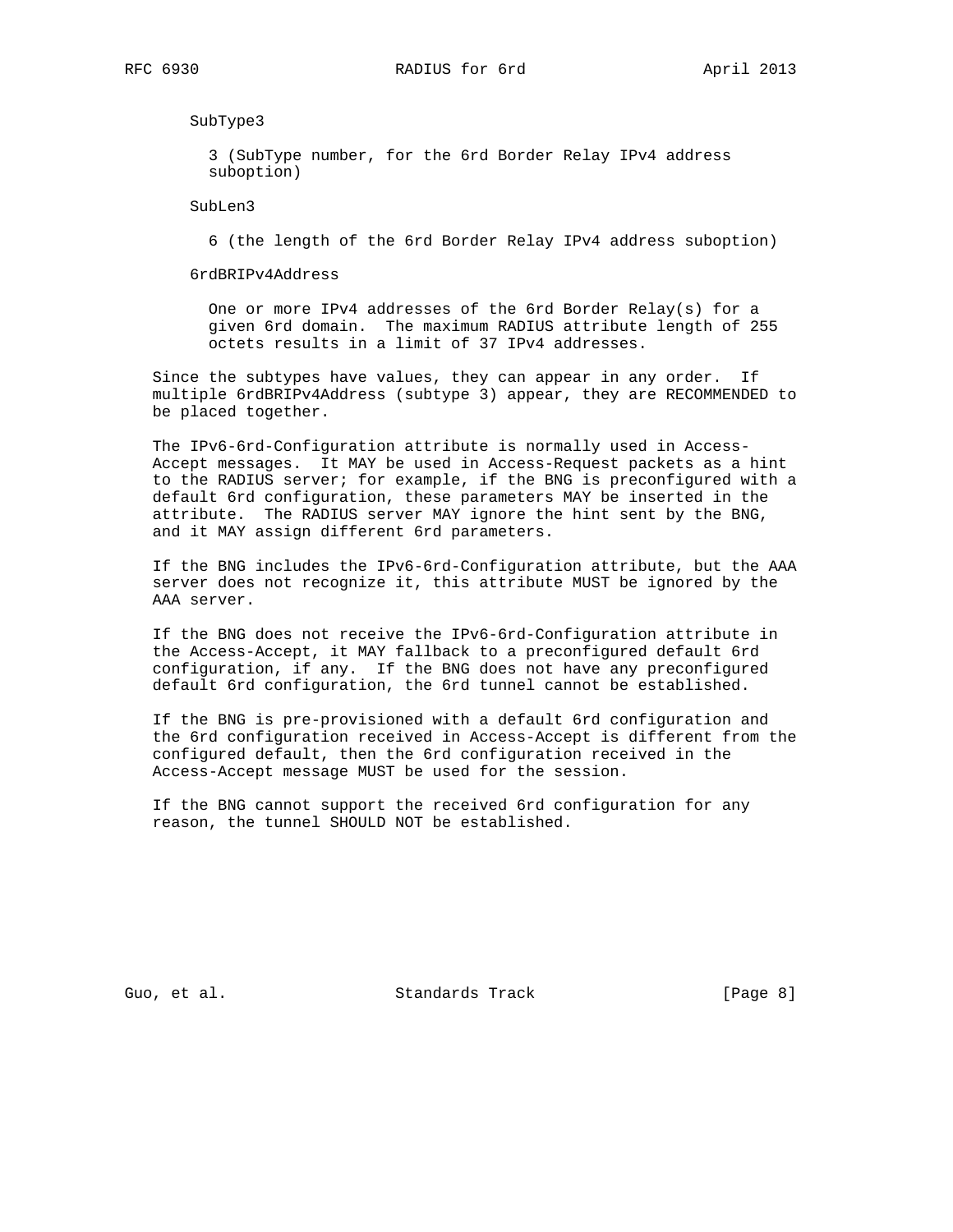# 4.2. Table of Attributes

 The following table adds to the one in [RFC2865], Section 5.44, providing a guide to the quantity of IPv6-6rd-Configuration attributes that may be found in each kind of packet.

Request Accept Reject Challenge Accounting # Attribute

|         |           |         |          | Request |     |                       |
|---------|-----------|---------|----------|---------|-----|-----------------------|
| $0 - 1$ | $0 - 1$   |         |          | $0 - 1$ | 173 | $IPv6-6rd-$           |
|         |           |         |          |         |     | Configuration         |
| $0 - 1$ | $0 - 1$   |         |          | $0 - 1$ |     | User-Name             |
| $0 - 1$ |           |         |          | $0 - 1$ |     | User-Password         |
| $0 - 1$ | N – 1     |         |          | $0 - 1$ | ь   | Service-Type          |
| $0 - 1$ | $(1 - 1)$ | $0 - 1$ | $() - 1$ | $0 - 1$ | 80  | Message-Authenticator |
|         |           |         |          |         |     |                       |

The following key defines the meanings of the above table entries.

- 0 This attribute MUST NOT be present in packet.
- 0+ Zero or more instances of this attribute MAY be present in packet.
- 0-1 Zero or one instance of this attribute MAY be present in packet.
- 1 Exactly one instance of this attribute MUST be present in packet.
- 5. Diameter Considerations

 This attribute is usable within either RADIUS or Diameter [RFC6733]. Since the attribute defined in this document has been allocated from the standard RADIUS type space, no special handling is required by Diameter entities.

6. Security Considerations

 In 6rd scenarios, both CE and BNG are within a provider network, which can be considered as a closed network and a lower-threat environment. A similar consideration can be applied to the RADIUS message exchange between the BNG and the AAA server.

 In 6rd scenarios, the RADIUS protocol is run over IPv4. Known security vulnerabilities of the RADIUS protocol are discussed in [RFC2607], [RFC2865], and [RFC2869]. Use of IPsec [RFC4301] for providing security when RADIUS is carried in IPv6 is discussed in [RFC3162].

Guo, et al. Standards Track [Page 9]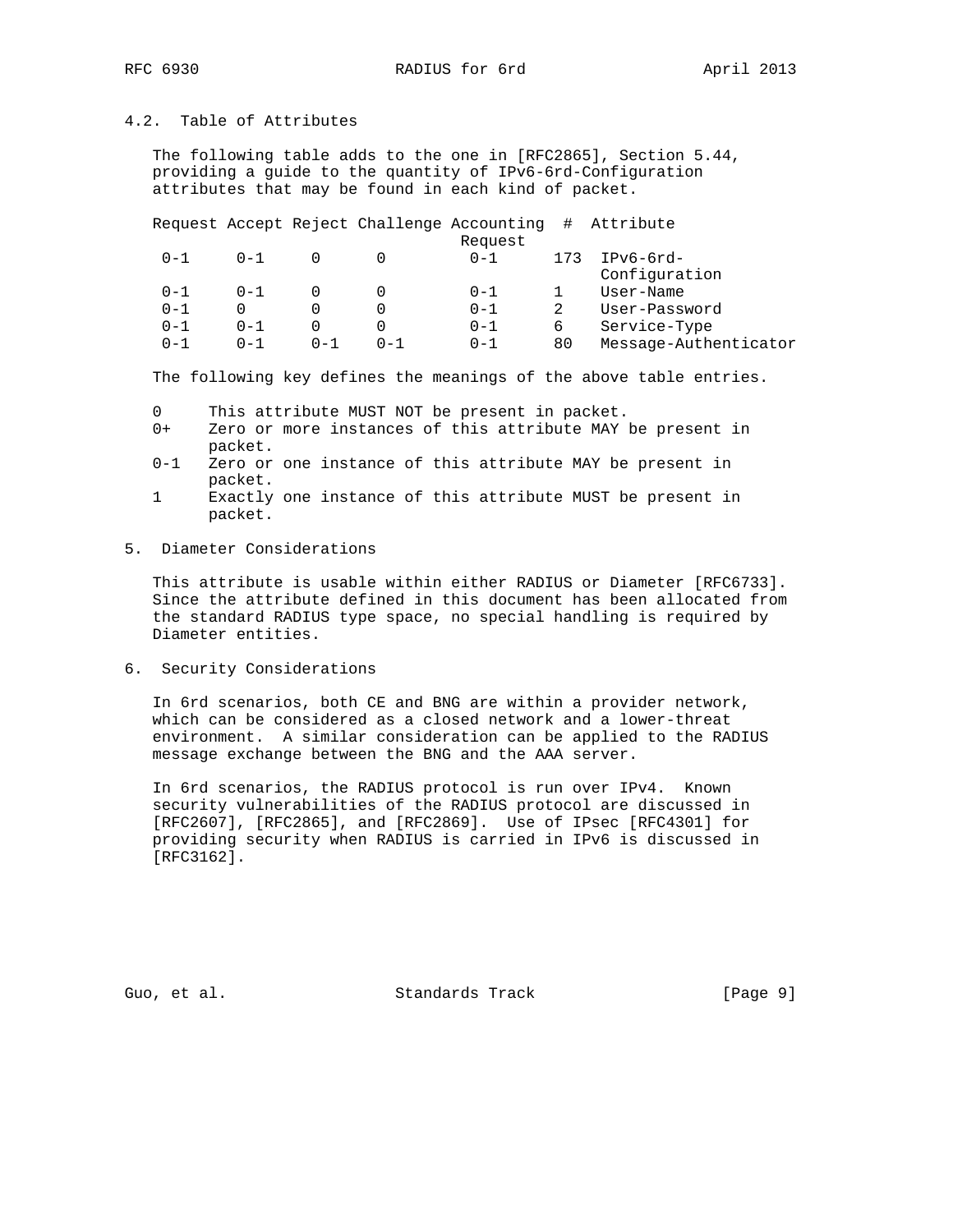To get unauthorized 6rd configuration information, a malicious user may use MAC address spoofing and/or a dictionary attack on the shared 6rd password that has been preconfigured on the DHCP server. The relevant security issues have been considered in Section 12 of [RFC5969].

 Security issues that may arise specifically between the 6rd CE and BNG are discussed in [RFC5969]. Furthermore, generic DHCP security mechanisms can be applied to DHCP intercommunication between 6rd CE and BNG.

 Security considerations for the Diameter protocol are discussed in [RFC6733].

7. IANA Considerations

 Per this document, IANA has assigned one new RADIUS Attribute Type in the "Radius Types" registry (currently located at http://www.iana.org/assignments/radius-types) for the following attribute:

IPv6-6rd-Configuration (173)

8. Acknowledgments

 The authors would like to thank Alan DeKok, Yong Cui, Leaf Yeh, Sean Turner, Joseph Salowey, Glen Zorn, Dave Nelson, Bernard Aboba, Benoit Claise, Barry Lieba, Stephen Farrell, Adrian Farrel, Ralph Droms, and other members of the SOFTWIRE WG, RADEXT WG, AAA Doctors, and Security Directorate for valuable comments.

- 9. References
- 9.1. Normative References
	- [RFC2119] Bradner, S., "Key words for use in RFCs to Indicate Requirement Levels", BCP 14, RFC 2119, March 1997.
	- [RFC2131] Droms, R., "Dynamic Host Configuration Protocol", RFC 2131, March 1997.
	- [RFC2132] Alexander, S. and R. Droms, "DHCP Options and BOOTP Vendor Extensions", RFC 2132, March 1997.
	- [RFC2865] Rigney, C., Willens, S., Rubens, A., and W. Simpson, "Remote Authentication Dial In User Service (RADIUS)", RFC 2865, June 2000.

Guo, et al. Standards Track [Page 10]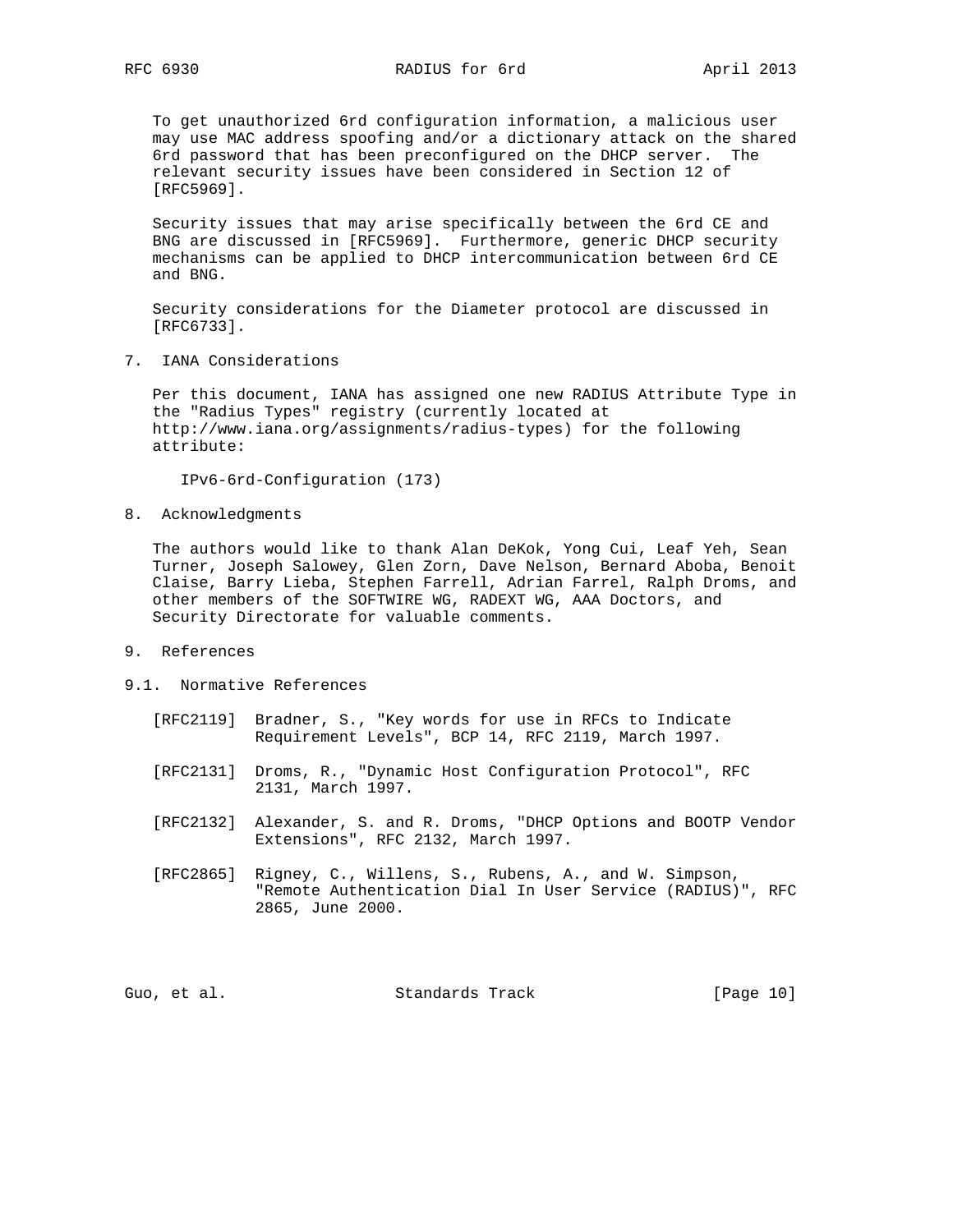- [RFC3162] Aboba, B., Zorn, G., and D. Mitton, "RADIUS and IPv6", RFC 3162, August 2001.
- [RFC4301] Kent, S. and K. Seo, "Security Architecture for the Internet Protocol", RFC 4301, December 2005.
- [RFC5080] Nelson, D. and A. DeKok, "Common Remote Authentication Dial In User Service (RADIUS) Implementation Issues and Suggested Fixes", RFC 5080, December 2007.
- [RFC5969] Townsley, W. and O. Troan, "IPv6 Rapid Deployment on IPv4 Infrastructures (6rd) -- Protocol Specification", RFC 5969, August 2010.
- [RFC6158] DeKok, A., Ed., and G. Weber, "RADIUS Design Guidelines", BCP 158, RFC 6158, March 2011.
- [RFC6733] Fajardo, V., Ed., Arkko, J., Loughney, J., and G. Zorn, Ed., "Diameter Base Protocol", RFC 6733, October 2012.
- 9.2. Informative References
	- [RFC2607] Aboba, B. and J. Vollbrecht, "Proxy Chaining and Policy Implementation in Roaming", RFC 2607, June 1999.
	- [RFC2869] Rigney, C., Willats, W., and P. Calhoun, "RADIUS Extensions", RFC 2869, June 2000.
	- [RFC3580] Congdon, P., Aboba, B., Smith, A., Zorn, G., and J. Roese, "IEEE 802.1X Remote Authentication Dial In User Service (RADIUS) Usage Guidelines", RFC 3580, September 2003.
	- [RFC6929] DeKok, A. and A. Lior, "Remote Authentication Dial-In User Service (RADIUS) Protocol Extensions", RFC 6929, April 2013.

Guo, et al. Standards Track [Page 11]